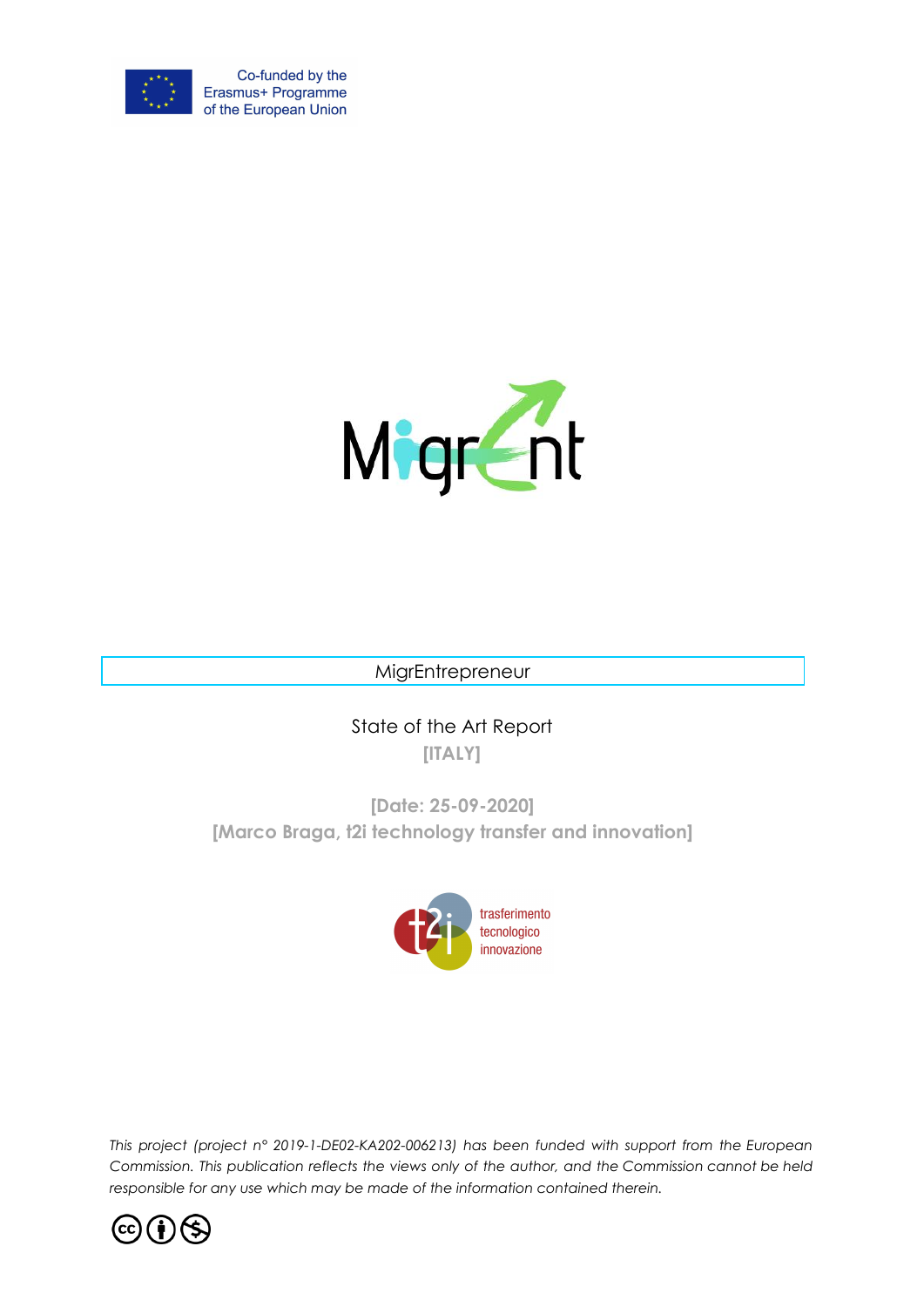



# 1. Introduction

While Italian economic system has passed through profound changes that affected both the production system and the structure of the labor market, over the last few years Europe and Italy have seen a strong evolution in the migration process. This has brought evident effects at every level, not least those on the labor market and those relating to business start-up.

Starting up a business and self-employment of foreign people in our country today represent important elements of the national economic system. Despite the economic and financial crisis and the subsequent increase in market uncertainty and unemployment levels that have characterized most developed countries, the number of entrepreneurial businesses run by immigrants is constantly increasing in these countries - the same happens in Italy.

At the same time, immigrant entrepreneurship has some traits and characteristics that differentiate it from national entrepreneurship and that make it therefore difficult to observe and understand.

First of all, as for any other emerging phenomenon, monitoring systems are developing and consolidating; moreover, immigrant entrepreneurship represents a sub-group of a population that already tends to be difficult to observe in national statistics.

In literature, the term 'migrants' encompasses a large group of categories of individuals who, for different reasons, have crossed national borders and dwell in countries other than their birthplace. It includes both students, who have decided to undertake their studies abroad, and family members, who benefit from family reunification, as well as refugees and asylum seekers.

However, the most common and widespread category concerns those whose motivation for migration concerns settling in the country of destination, a process which, for regulatory reasons, inevitably passes through the labor market. An internationally adopted categorization differentiates this last category of migrants based on their skills and knowledge.

The "migrant workers" category ranges from temporary and seasonal workers to long-term workers integrated into the production sector, but characterized by the absence of particular skills that can be spent in the labor market.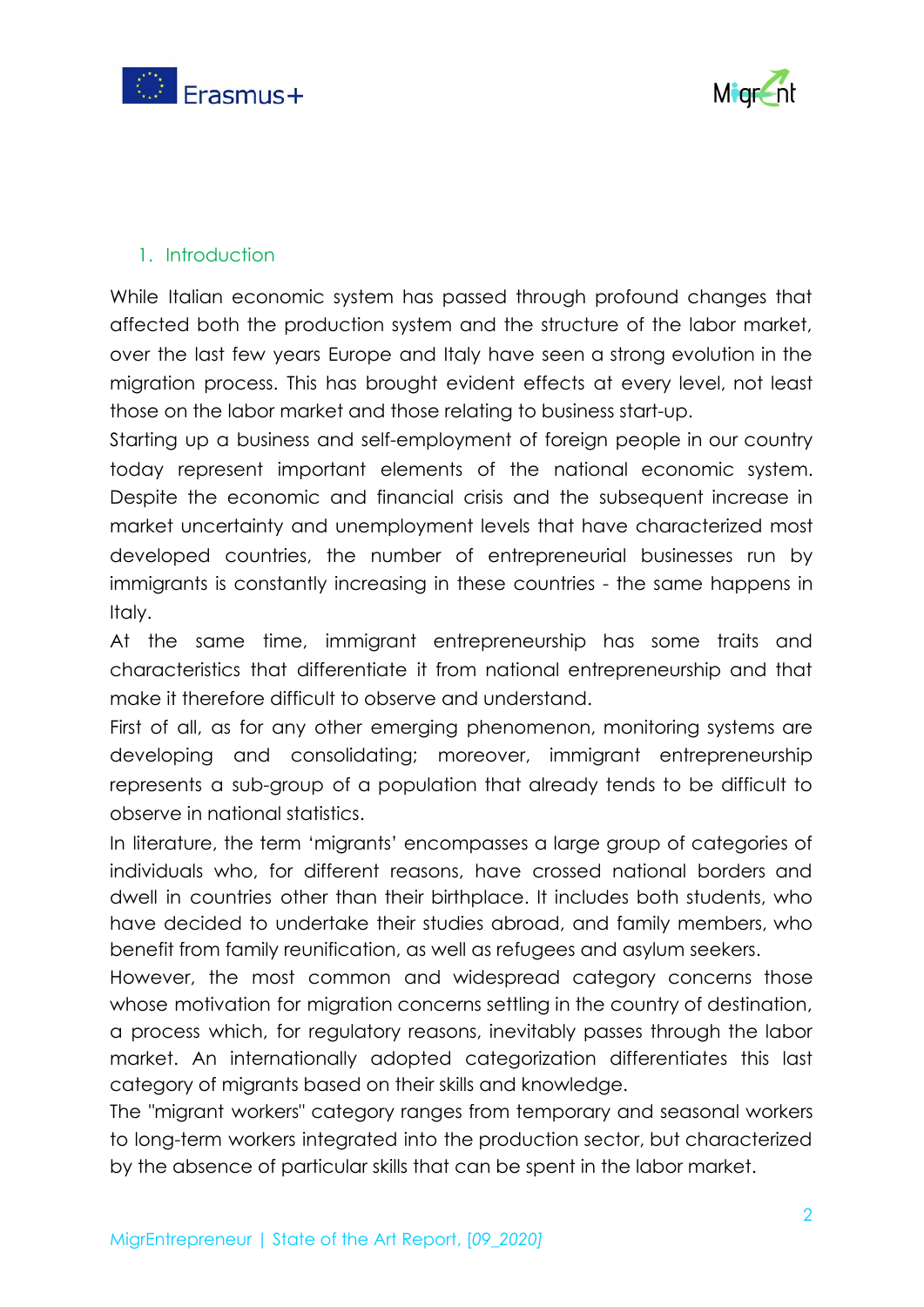



On the other hand, the 'highly skilled' or 'business migrant' category refers to a smaller portion of international migrants characterized by a high level of knowledge and specific skills that can be used in the labor market.

*The migrant entrepreneur is therefore not identified in a distinct category, but, depending on the capacity and type of business, can be identified as a 'migrant worker' or 'business migrant'.*

Furthermore, there is an overlap between the term 'entrepreneur' and the term 'self-employed'. Although the latter does not uniquely identify forms of entrepreneurial activity, *the most shared definition of entrepreneur is that referring to a subject who manages a business, with collaborators, and carries out an economic activity, with a certain degree of autonomy on the market, aimed at the production or exchange of goods and services.*<sup>1</sup>

Taken into account all these premises, that highlight the complex reference framework, fortunately the classification used by the [system](https://www.unioncamere.gov.it/) of the Italian Chambers of [Commerce](https://www.unioncamere.gov.it/) comes to to help us, because, in their registration and statistical survey activities on entrepreneurial birth-mortality, they offer us some simple, concise definitions:<sup>2</sup>

# **a) Foreign business and incidence rate of foreign business**

With the cluster 'foreign companies' we mean companies whose controlling and ownership interest is mainly held by people not born in Italy.

The belonging to this cluster is inferred by the legal nature of the company, from any share of share capital held by each shareholder and by the percentage of foreigners present among the directors or owners or business partners.

*In general, companies are clustered as 'foreign' if the participation of people not born in Italy is overall greater than 50% by averaging the composition of shares and administrative offices held by foreigners, by type of company, based on certain predefined criteria.*

<sup>1</sup> *L'imprenditoria immigrata in Italia. [Dall'integrazione](https://www.censis.it/sites/default/files/downloads/Rapporto_Digital.pdf) economica alla tutela della salute e sicurezza sul lavoro*[,](https://www.censis.it/sites/default/files/downloads/Rapporto_Digital.pdf) Università Roma Tre Censis INAIL (Dipartimento medicina, [epidemiologia,](https://www.censis.it/sites/default/files/downloads/Rapporto_Digital.pdf) igiene del lavoro e ambientale), 2019, [pp.16-17,](https://www.censis.it/sites/default/files/downloads/Rapporto_Digital.pdf)

<sup>2</sup> *Economia [Veronese.](http://www.vr.camcom.it/content/imprese-straniere-0) Imprese straniere. Edizione 2020*, Camera di [Commercio](http://www.vr.camcom.it/content/imprese-straniere-0) Industria Artigianato e [Agricoltura,](http://www.vr.camcom.it/content/imprese-straniere-0) 2020, p.9.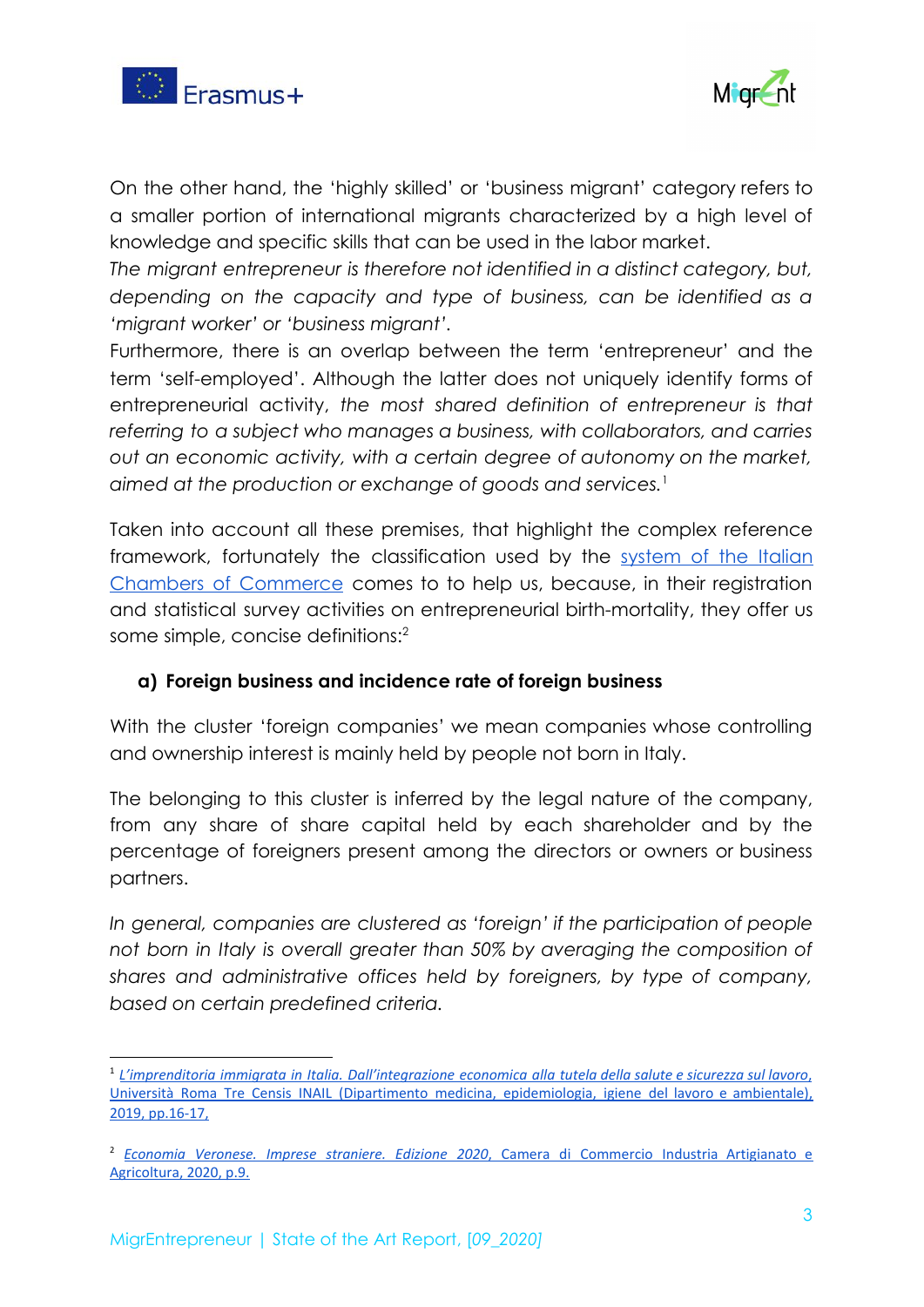



The incidence rate of foreign entrepreneurs is given by the ratio between foreign companies and the total number of companies.

### **b) Company nationality**

The nationality of the company is inferred by the nationality of the majority of the members of the company itself. The information is obtained by appropriately classifying the state of birth available in the tax code of the people with administrative office, owners and/or shareholders of the company and therefore calculating the majority.

# **c) Types of company nationality**

In this context, nationality can assume the following values:

- Communitarian
- Extra Communitarian
- Italian
- not classifiable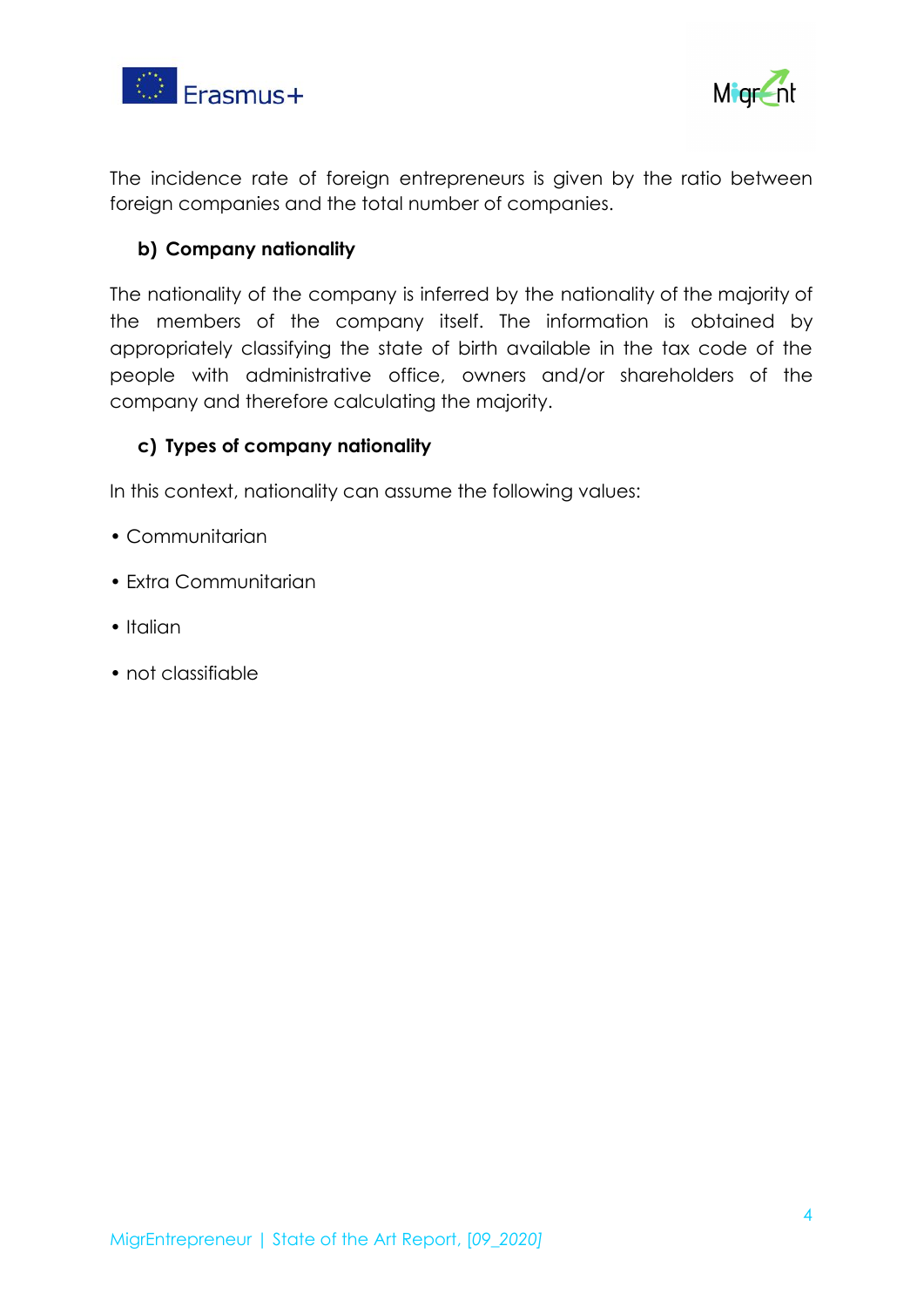



# 2. Data / statistics<sup>3</sup>

# **Overview**

As of  $1<sup>st</sup>$  January 2019, 5,255,000 foreign citizens reside in Italy, 8.7% of the population.

Italy is therefore in third place in Europe among the countries with the most foreign residents, after Germany (10 millions, 12.2%) and the United Kingdom (6 millions and 171 thousands, equal to 9.3%) and before France (4 millions 882 thousands, 7.3%) and Spain (4 millions and 840 thousands, 10.3%).

Compared to January 1st, 2018, foreign residents in Italy increased by +111,000 units, confirming the weak growth trend of the last five years, in the face of a steady decline in Italian residents.

The most numerous communities are the Romanian (1 million and 207,000), the Albanian (441,000), the Moroccan (423,000), the Chinese (300,000) and the Ukrainian (239,000), while those that registered the largest increases are the Nigerian (+ 10.7%), the Pakistani (+ 7.3%), the Ivorian (+ 6.9%), the Bangladeshi (+ 6%) and the Dominican (+ 5.7%) .

There are 3,717,000 non-EU citizens legally residing. In 2018, the latest available data, 242,000 new residence permits were issued, 7.9% less than in 2017. Over half (50.7%) were issued for family reasons, followed by asylum permits/humanitarians (26.8%) and those for study (9.1%). New work permits are only 6%.

<sup>&</sup>lt;sup>3</sup> For the preparation of this section, reference is made to the recent publication: X [RAPPORTO](http://www.integrazionemigranti.gov.it/Attualita/Approfondimenti/Pagine/X-Rapporto-annuale-Gli-stranieri-nel-mercato-del-lavoro-in-Italia-2020.aspx?fbclid=IwAR0rqRipiew5I6duiXhvvKRDB0isWBEQIMN-9GroG8PDPU_Rdtsb3916pwY) ANNUALE GLI STRANIERI NEL MERCATO DEL LAVORO IN ITALIA, A cura della Direzione Generale [dell'immigrazione](http://www.integrazionemigranti.gov.it/Attualita/Approfondimenti/Pagine/X-Rapporto-annuale-Gli-stranieri-nel-mercato-del-lavoro-in-Italia-2020.aspx?fbclid=IwAR0rqRipiew5I6duiXhvvKRDB0isWBEQIMN-9GroG8PDPU_Rdtsb3916pwY) e delle politiche di [integrazione](http://www.integrazionemigranti.gov.it/Attualita/Approfondimenti/Pagine/X-Rapporto-annuale-Gli-stranieri-nel-mercato-del-lavoro-in-Italia-2020.aspx?fbclid=IwAR0rqRipiew5I6duiXhvvKRDB0isWBEQIMN-9GroG8PDPU_Rdtsb3916pwY) del MLPS, con il supporto di Anpal Servizi, 2020.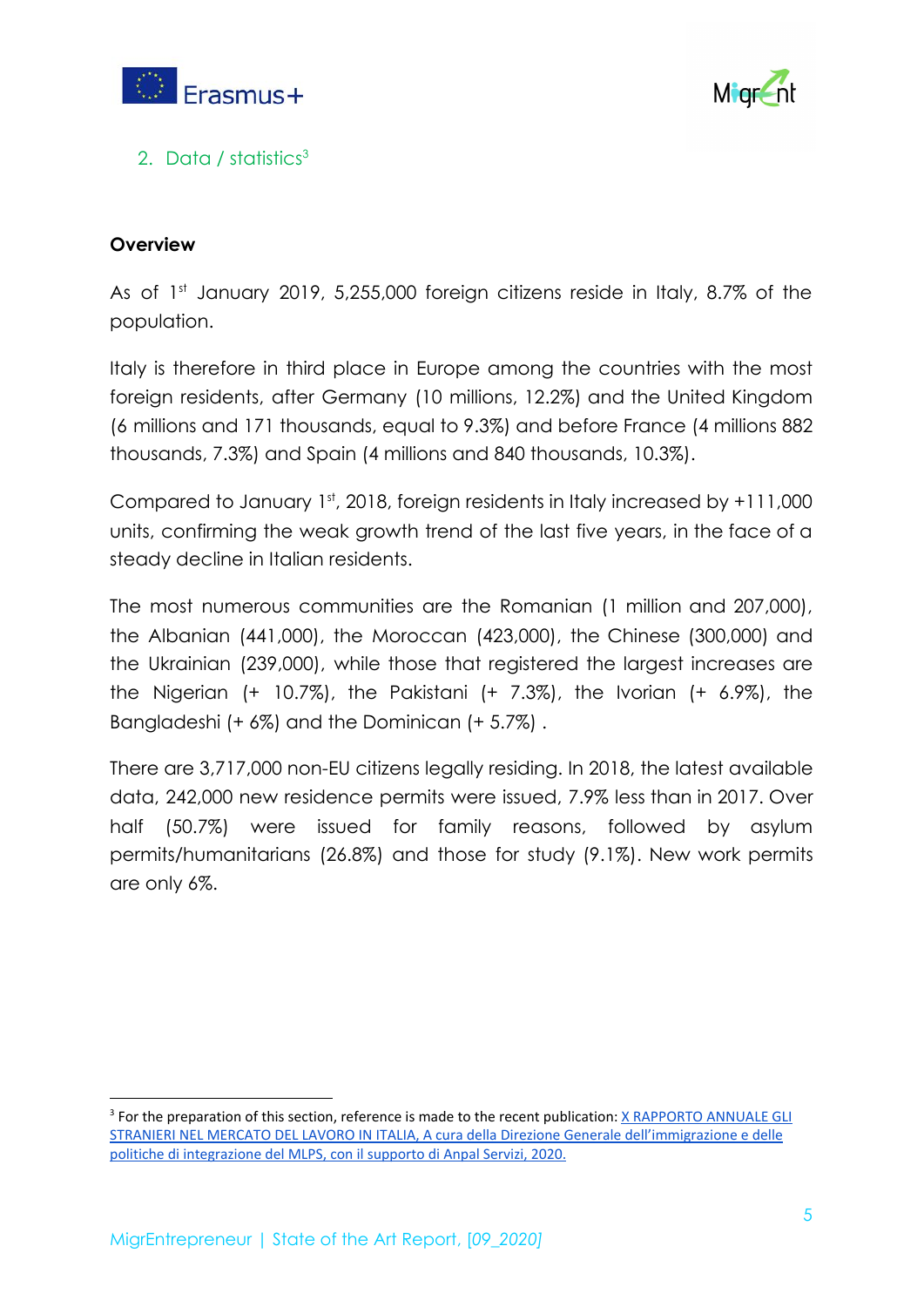



### **Labor market: employed, unemployed, inactive**

In 2019, the foreign population of the working age (15-64 years) exceeded 4,033,000 individuals. Foreign citizens employed are 2,505,000 (10.7% of employed in Italy), those looking for a job 402,000 (15.6%) and the inactive between 15 and 64 years 1,175,000 (8.9%).

Comparing 2018 and 2019:

-Italian (+95,000 units, + 0.5%), EU (+14,450 units, + 1.8%) and non-EU (+35,734 units, + 2.2%) employees increased for a total of +144,917 foreign employees;

- Both Italian unemployed (-176,158, -7.5%) and non-EU (-5,103, -1.9%) decreased, while EU unemployed increased (+7,317, +5.8);

- Non-EU inactive (+24,404, + 3.0%) and EU (+12,913, + 3.9%) inactive increased, Italian inactive decreased (-124,265, -1.0).

The employment rate among non-EU citizens is 60.1% (stable compared to 2018), among EU citizens it is 62.8% (down, -0.7%), both data above 58.8% (in increase, + 0.6%) recorded among Italians.

The unemployment rate increases among EU citizens (14.0%, +0.5 points between 2018 and 2019), while it is decreasing among non-EU citizens (13.8%, -0.5%) and among Italians (9.5%, -0.7%).

The inactivity rate of foreigners (non-EU 30.2%, EU 26.9%) is confirmed as lower than that of Italians (34.9%).

Female employment shows significantly worse performances than male employment. The employment rate is 55% among the EU and 46.5% among the non-EU, the unemployment rate is 15.6% among the EU and 16.7% among the non-EU, the inactivity rate is 34.7% among the EU and 43.9% among the non-EU. Notable differences are also found between the different communities and at the territorial level.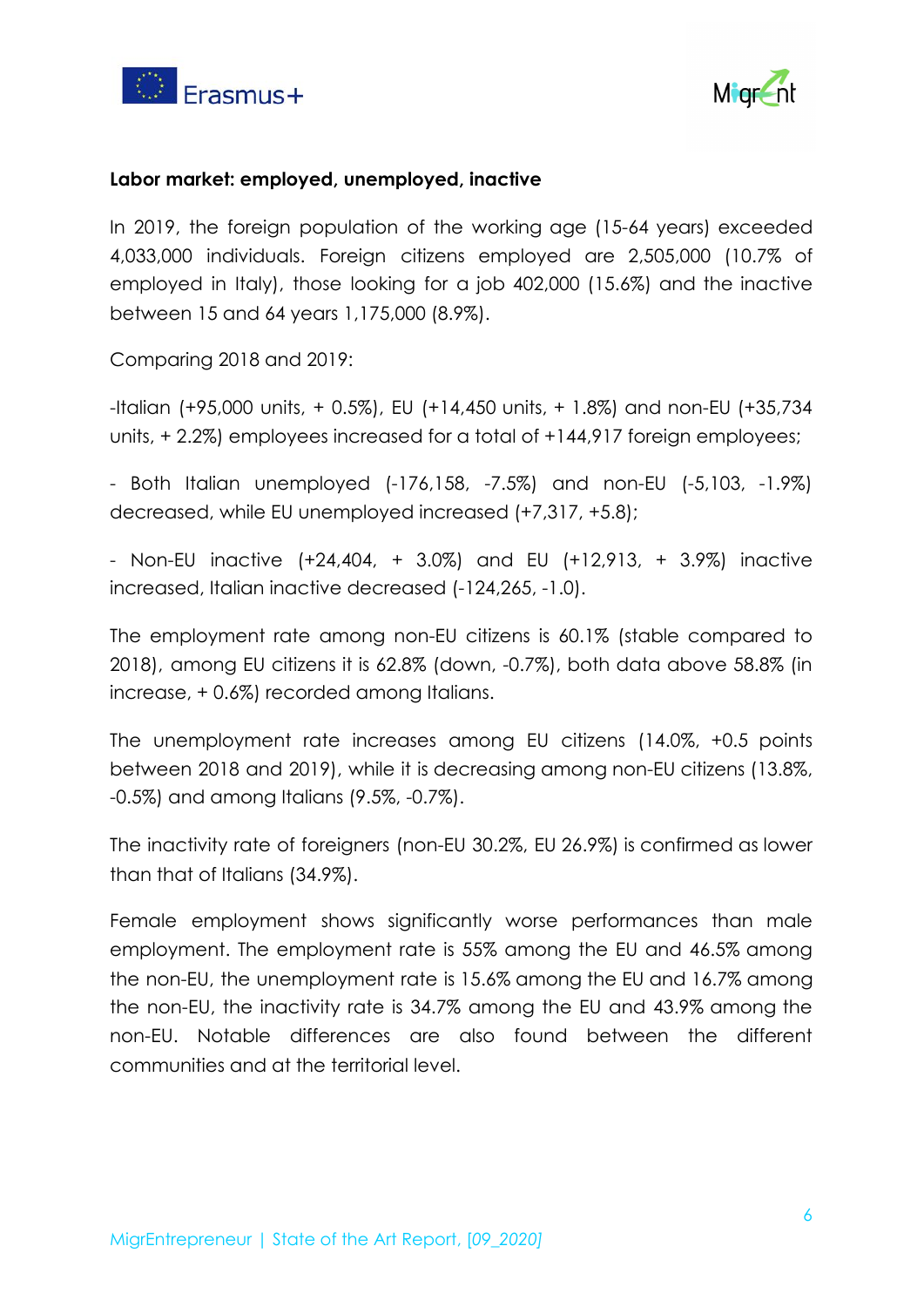



Economic sectors that employ more foreigners in Italy are:

>Other collective and personal services (642,000),

>Industry in the strict sense (466,000),

>Hotels and restaurants (263,000),

>Trade (260,000),

>Constructions/Buildings (235,000).

In some cases, the contribution of foreign workers is particularly strong: compared to an average incidence of 10.7% of the total number of employees, 11.8% is recorded in Transport and storage, 17.6% in Constructions, in Hotels and restaurants 17.7%, in Agriculture it rises to 18.3% of the total, up to an incidence of 36% in Other collective and personal services.

87% of foreign workers are employees (against 76% registered among Italians). In about 1 out of 5 cases, these are fixed-term relationships, which are those that have had the greatest increase between 2018 and 2019: + 4% among foreigners, against + 0.1% among Italians.

### **Focus: foreign women between family and work**

35.9% of Italian women declare that they take care of family members, the sick, the disabled, the elderly, but among the EU the value rises to 39.1% and among the non-EU to 44.9%.

The percentages are much higher among women from foreign communities: 95.2% of Egyptians, 75.2% of Tunisians, 72.2% of Bangladeshis and 70% of Pakistanis. Among women with children aged 0-5, a particularly problematic group for care commitments, most (56%) of Italians use public or private services for child management, most of the EU and non-EU (56%) no. The renunciation is due to the high cost of those services for 31.2% of the EU and 37.2% of non-EU, compared to 8.9% of Italians.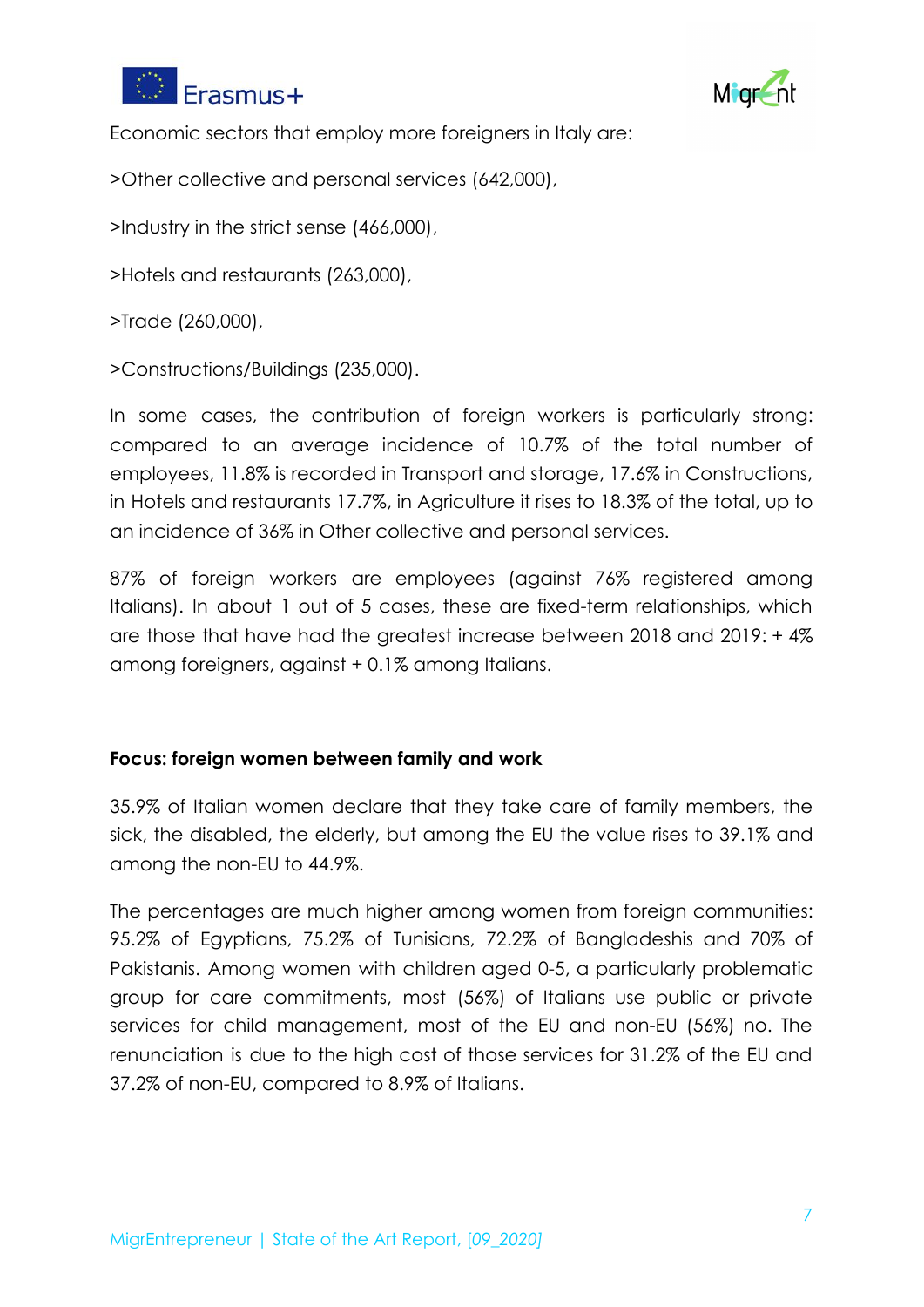



Furthermore, among the Italians who declare that they do not need services, 39.9% make use of relatives, while the percentage drops to 15.5% among the EU and 13.2% among the non-EU.

The responsibilities of care have heavy consequences on the employment status. The employment rate of Italian women with preschool children is 48.9%, decreasing to 32.0% among EU citizens and 22.7% among non-EU countries. The latter are mostly inactive (more than 70 out of 100) and just 6 out of 100 are looking for a job.

### **Focus: young people**

In Italy, there are about 9 million young people between 15 and 29 years of age, of these 89.8% have Italian citizenship, 2.7% EU citizenship and 7.5% non-EU citizenship. Traditional labor market indicators show significant differences. There is a higher value of the employment rate for young foreigners from the EU, equal to 42.7%, a value that drops to 37.8% for young people from outside the EU and 31.0% for young Italians. The highest unemployment rate is recorded for young people from outside the EU (24.0%), followed by Italians (22.4%) and the EU (16.9%). The inactivity rate is very high among Italians under 29 (60.1%) and significantly lower among non-EU citizens (50.2%) and EU citizens (48.6%).

Schooling is a factor that evidences the condition of young foreigners, especially non-EU citizens. Few of those who do not participate in the labor market are engaged in study paths and the share of ELET (Early leavers from education and training) is too high, between employed and non-employed, i.e. young people between 18 and 24 who have not finished upper secondary education: among young people from outside the EU they are 15.1%, more than among EU youth (12%) and triple that of Italians (5.3%).

### **Hires and terminations in 2019**

The Statistical Information System of Compulsory Communications recorded (in 2019) 2,291,882 job activations with foreign citizens, 714,545 EU citizens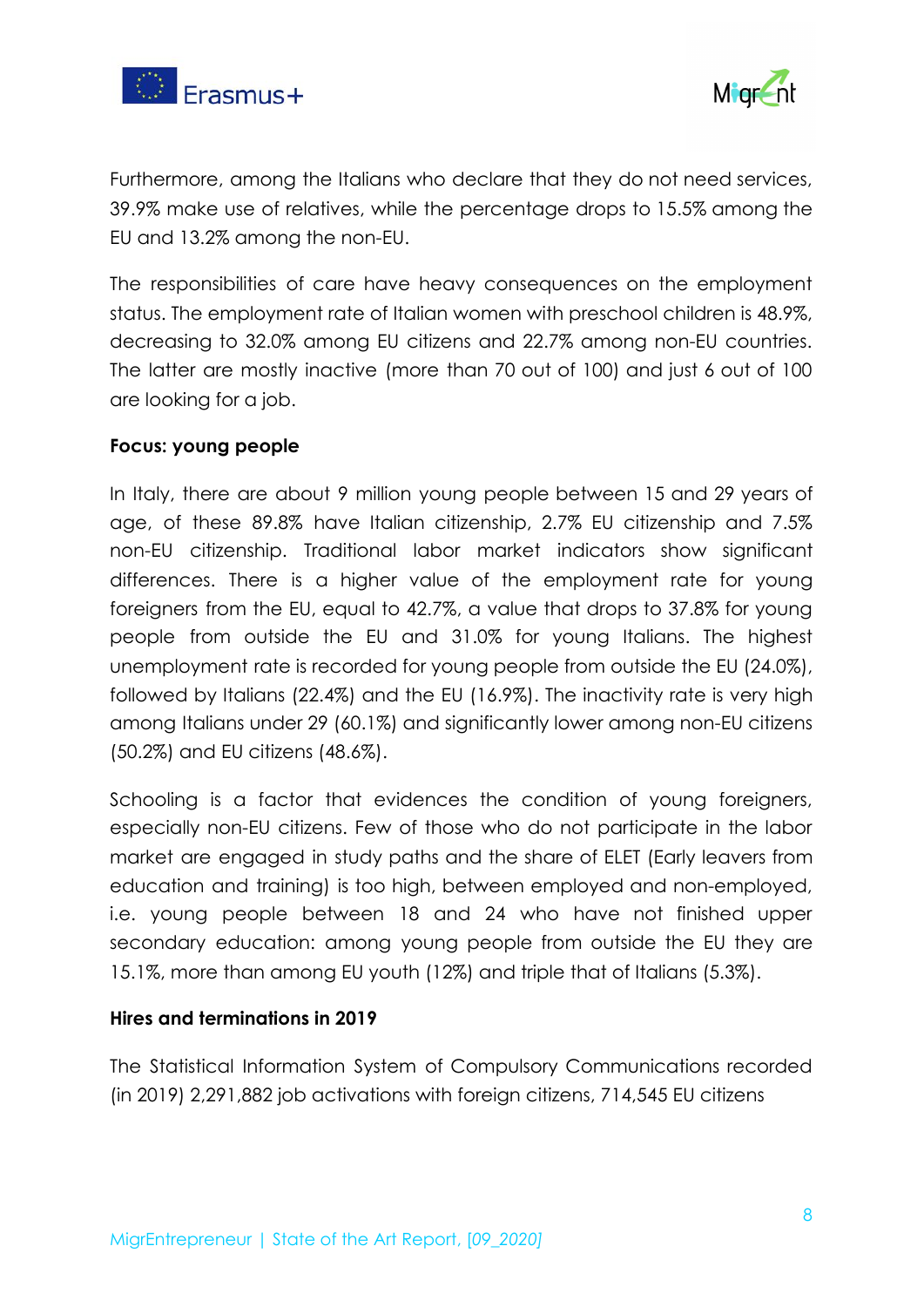



(31.2% of the total) and 1,577,337 non-EU citizens (68.8%). Compared to 2018 there was a decrease of -4.5% for the EU and an increase of + 6.4% for the non-EU. Overall, activations with foreigners grew by + 2.8%, those with Italians by + 2.2%. The sector with the highest incidence of activations involving foreign workers is Agriculture (38.4%), followed by Construction (23.9%), Industry in the strict sense (20.9%) and Other activities in Services (15.6%).

Regarding the types of contracts, for non-EU workers there is a net increase in other forms of contracts such as intermittent (+ 20.3%), a considerable increase in apprenticeship (+ 10.0%), fixed term contracts (+ 6.3%) and permanent contracts (+ 3.8%). On the other hand, in the case of the EU citizens, the volume of fixed-term recruitment is reduced by 6.4% and collaborations by 1.0%; apprenticeships (+ 0.8%), permanent contracts (+ 1.2%) and other types of contracts (+ 3.9%) are growing.

For non-EU citizens, the percentage incidence of permanent contracts on total hires (24.7%) is very high compared to what can be observed in the case of EU workers (17.2%).

In any case, recruitment with temporary contractual forms is the majority: they affect about two thirds of new hires destined for foreign citizens. In 2019 2.3% more employment relationships ceased than in 2018. If we consider only the relationships with non-EU countries, the trend is  $+$  6.7%, against the  $+$  2.1% recorded among Italians. On the other hand, the termination of relations with community citizens decreased: -4.5%.

The sectors with the most terminations of relations with foreign workers are Other activities in the Services (52.3% of terminations) and Agriculture (28.8%). There is a tendential contraction in the dismissals of EU workers (-5.6% compared to 2018) and, on the contrary, an increase in the case of non-EU workers (+ 2.8%). The resignations, on the other hand, experience an increase both in the case of the EU (+ 2.5%) and non-EU (+ 9.1%). Finally, the number of "terminations at the end" which affected EU citizens decreased (-3.9%), while an increase was recorded for non-EU citizens (+ 8.0%).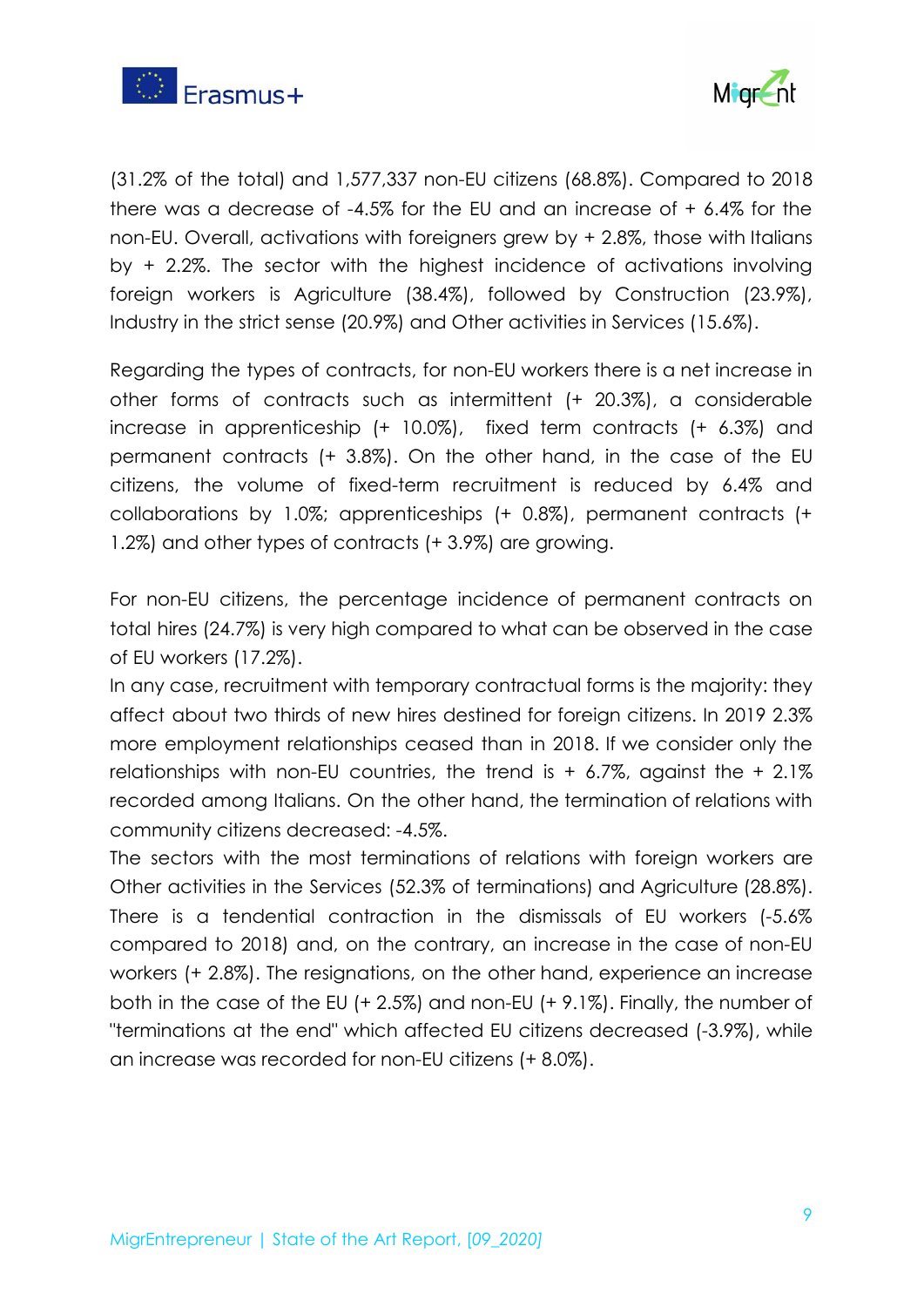



### **Foreign entrepreneurship in Italy at 30 June 2020<sup>4</sup>**

According to the survey conducted by [Unioncamere](https://www.unioncamere.gov.it/) and [InfoCamere](https://www.infocamere.it/) on the businesses of foreigners in the period January-June of the current year, starting from the data from the Business Register of the Chambers of Commerce, the business community of foreigners in Italy continues to grow, but the effect of the pandemic is holding back its expansion. In the first half of 2020, the balance between new businesses and those that closed their doors amounted to 6,119 units, bringing the stock of foreign companies to 621,367 units, 1% more than in 31st last December. If compared with the same figure of 2019, however, the progress highlights a strong "slowdown effect" due to Covid-19: between January and June of last year, in fact, the balance between openings and closures of foreign companies had registered 10,205 businesses, 40% more than this year's figure.

The largest concentration of foreign companies continues to be registered in Tuscany, where 14.2% of all economic activities originate outside Italy. Liguria (13.7%) and Lombardy (12.6%) are the regions that follow closely, together with Lazio, Emilia-Romagna and Friuli Venezia Giulia (all over 12%). With more than 10% also Veneto and Piedmont. The province with the highest rate of foreign entrepreneurs remains that of Prato, with a share of 30% of the total of local entrepreneurial initiatives. Very far apart (with 17.3%) follows Trieste, while four other provinces (Florence, Imperia, Reggio Emilia and Milan) are over the 15% threshold. In the first six months of 2020, the most significant progress was made in Rome (with 832 more foreign companies between January and June), Milan (+515) and Turin (+499) which also occupy the first three positions in terms of numbers total number of initiatives by foreigners (respectively with 70,898 in the capital, 58,316 in Milan and 27,175 in Turin).

The most widespread legal form remains that of the sole proprietorship (475,000 units equal to 76.5% of the total, a share much higher than the Italian average, which in recent decades has decreased to about 52%). A little less than 100 thousand foreign companies instead adopt the form of joint stock companies (96,964 units, 15.6% of the total).

<sup>4</sup>

https://www.unioncamere.gov.it/P42A4537C160S123/effetto-covid-19-anche-sulle-imprese-di-stranieri--nel-i-s emestre-aumento-di-6mila-unit%EF%BF%BD-ma-%EF%BF%BD-il-40--in-meno-dello-scorso-anno.htm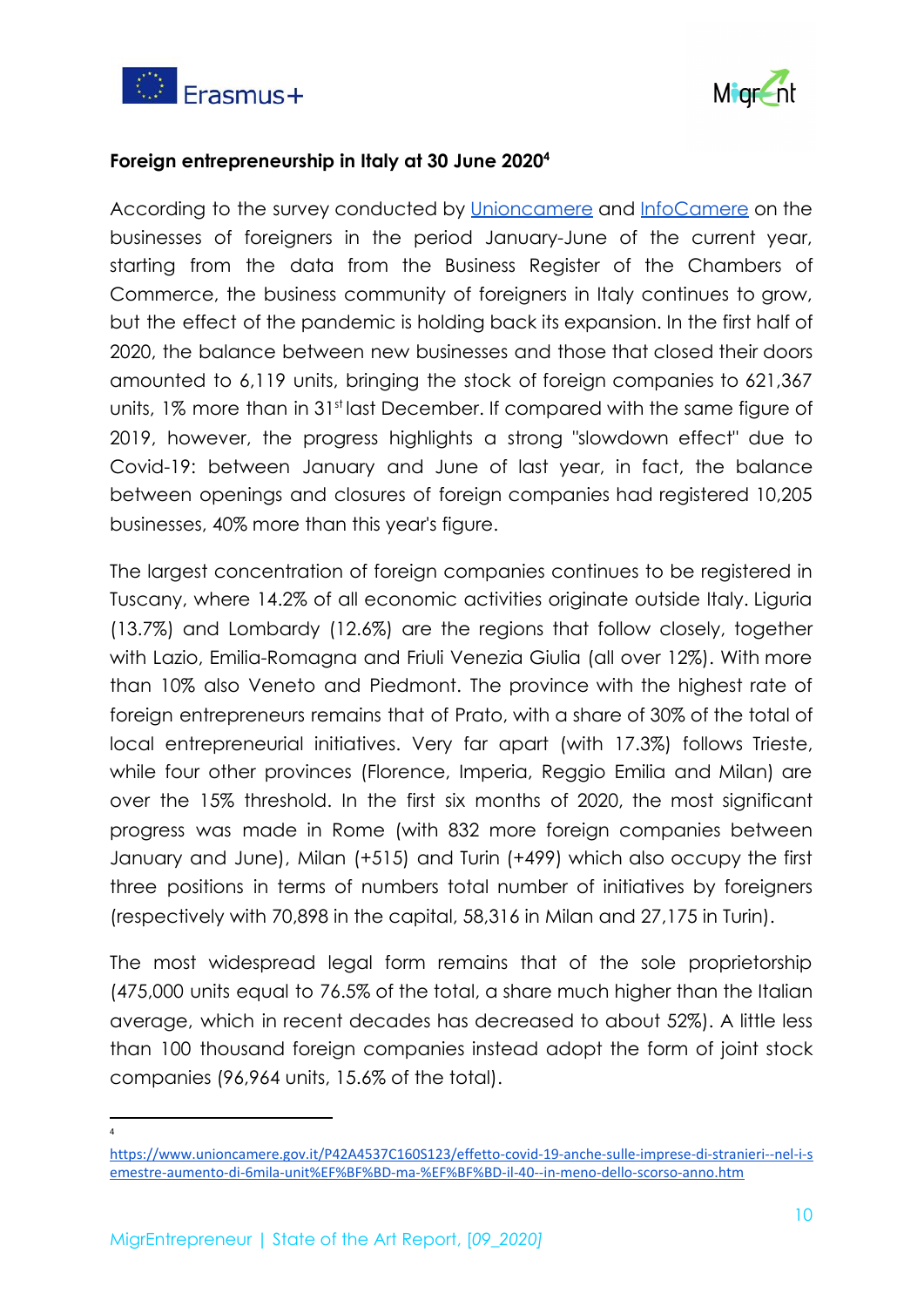



The activities in which the largest number of foreign initiatives are recorded are trade (about 160,000), construction (120,000) and accommodation and catering (48,000). However, looking at the incidence of these realities on the total number of companies operating in Italy, the sectors with the highest incidence of foreign companies are telecommunications (32.9%) and clothing manufacturing (where it reaches 32.9%).

### **Individual entrepreneurship: a focus on countries of origin**

By limiting the field of observation to sole proprietorships (the only legal form for which it is possible to uniquely associate the nationality of the owner with that of the company), the data show a clearly structured image of the origins of foreign entrepreneurs. The largest community (with 63,619 activities) is originally from Morocco, followed by that Chinese (52,727) and Romanian (52,014). The couple Albania (34,020) and Bangladesh (30,528) are more distant.

The analysis conducted through the Business Register also reveals very different profiles from country to country in terms of the creation of territorial clusters. For example, the Moroccan community - the largest of all - is not very concentrated at a territorial level with a presence that reaches its maximum in Turin, where 7.1% of all activities originating from that country are based. On the contrary, smaller communities - such as Egypt or Bangladesh - are notable for a strong tendency towards territorial concentration, to the point that 43.5% of all businesses with an owner born in Egypt and Rome are gathered in Milan alone 42.3% of all entrepreneurs from the Bay of Bengal have taken root. In the same way, sectoral clusters linked to the owners' countries of origin can be delineated: for example, 85% of the Senegalese presence is in commerce, as well as about 70% of Nigerians, Moroccans and Albanians, while 59% of Romanians and 40% of Egyptians operates in construction sector.

#### **Self-employment of foreigners**

The area of self-employment is in decline only in the case of Italians (-0.3%), while among foreigners the self-employed increased by + 2.7% in one year. With reference to the professional position, it is observed that foreign workers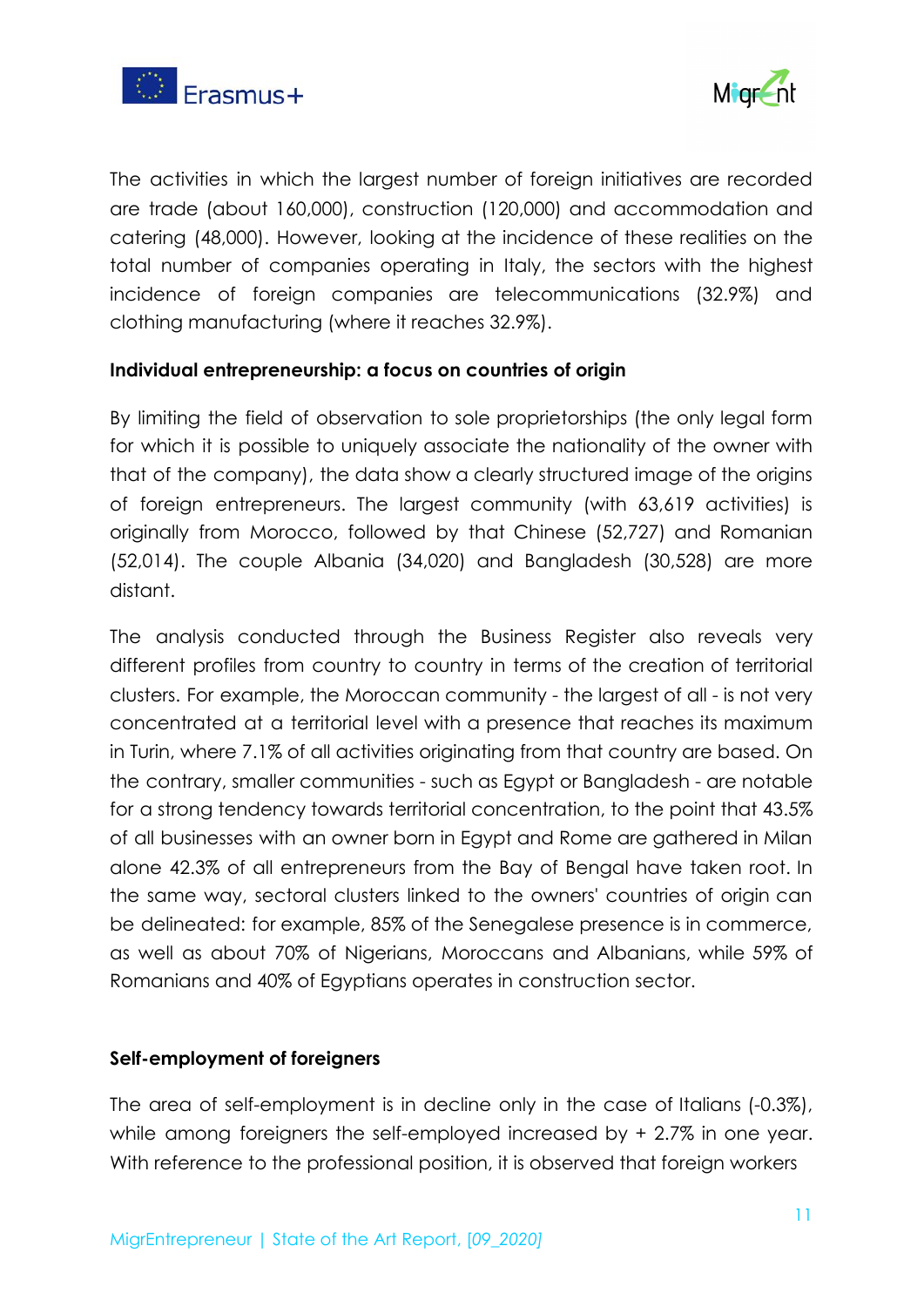



mainly focus on executive profiles. In fact, the presence of foreign workers in managerial and similar roles is scarce: just 1.1% of the employed have, in fact, a managerial or managerial qualification compared to 7.6% of the Italian counterpart and 77.1% is employed with the qualification of blue-collar worker (in the case of native employees this is 31.7% of the total considered).

### **Focus: non-EU migrant entrepreneurship**

There are 383,462 business owners born in a non-EU country, equal to 12.2% of the total, and increased by 1.1% between 2018 and 2019.

The countries of origin most represented among the owners are Morocco (64,173 owners), China (53,297), Albania (33,294) and Bangladesh (30,682).

The firms are mainly active in the wholesale and retail sectors; car repair etc. (43.1% of the total) and Construction (21.1%).

From a territorial point of view, the incidence on the total of sole proprietorships is higher in Tuscany (17.9%), in Liguria (17.5%), in Lombardy (17.3%) and in Lazio (16.5%) ).

From a sectoral point of view, the highest incidences are recorded in Rental, travel agencies, business support services (23.7%), Wholesale and retail trade, vehicle repair etc. (17.8%) , Construction (17.4%) and Manufacturing (14.4%).

21.9% of the owners are women.

For some countries of origin, this share rises considerably: Ukraine (54.5%), Serbia and Montenegro (49.2%), China (46.7% of the total), Nigeria (39.6%), Moldova ( 31.0%).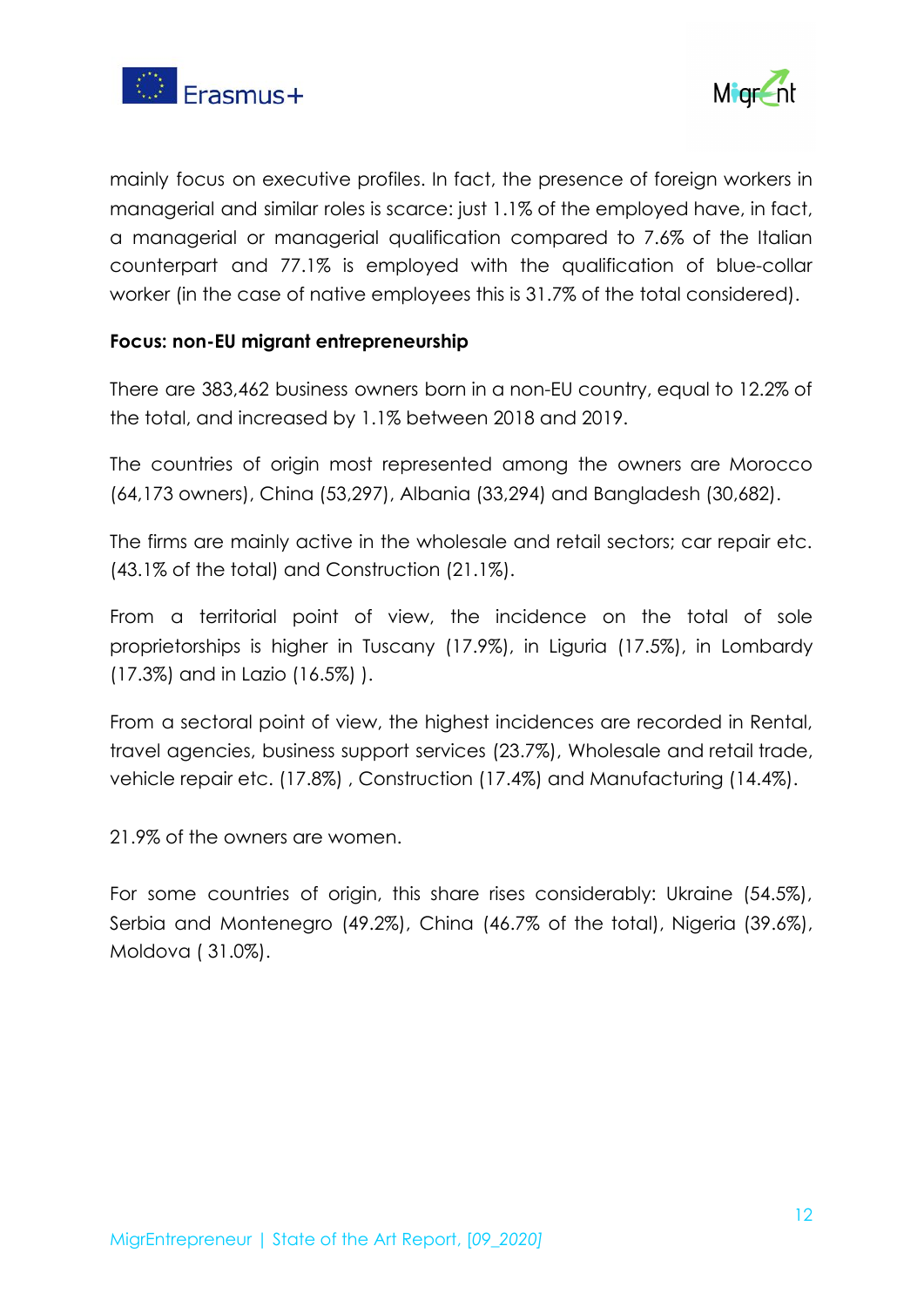



# 3. Funding/support Programs entrepreneurship

The issue of business start-up support is a very delicate one that has seen over time the joint intervention of both state administrations, specifically the Ministry of Economic [Development](https://www.mise.gov.it/index.php/en/) and the [Ministry](https://www.lavoro.gov.it/Pagine/default.aspx) of Labor and Social [Policies](https://www.lavoro.gov.it/Pagine/default.aspx) among others, and regional intervention.

In this case, the intervention of the [Veneto](https://www.regione.veneto.it/web/guest) Region, Industry, Crafts, Commerce and Services Department is important for our company.

It is important to immediately highlight the fact that there are no lines of finance dedicated to starting a business or supporting foreign companies with a migratory background: once a person is in the national territory, in compliance with the of residence, can access with equal dignity (like any other citizen or Italian citizen or with a regular qualification that allows to work or operate within the national territory) with entrepreneurial activities.

On the other hand, on the other hand, specific training and support interventions can be identified when starting a foreign business or with a migratory background, which have the intention of encouraging the acquisition of entrepreneurial skills that can be immediately spent on this front.

### **National interventions**

For a general and exhaustive indication of the tenders and opportunities in various capacities existing in Italy for the incentive to business activities, we refer to the website of the Ministry of Economic Development.<sup>5</sup>

In particular, as an initiative specifically aimed at supporting business start-ups, it is important to mention:

### **New interest-free businesses**<sup>6</sup>

The decree 8 July 2015 n. 140 introduced a radical modification of the incentives for self-employment (Title I of Legislative Decree no. 185/2000).

<sup>5</sup> https://www.mise.gov.it/index.php/it/incentivi/impresa

<sup>6</sup> https://www.mise.gov.it/index.php/it/incentivi/impresa/autoimprenditorialita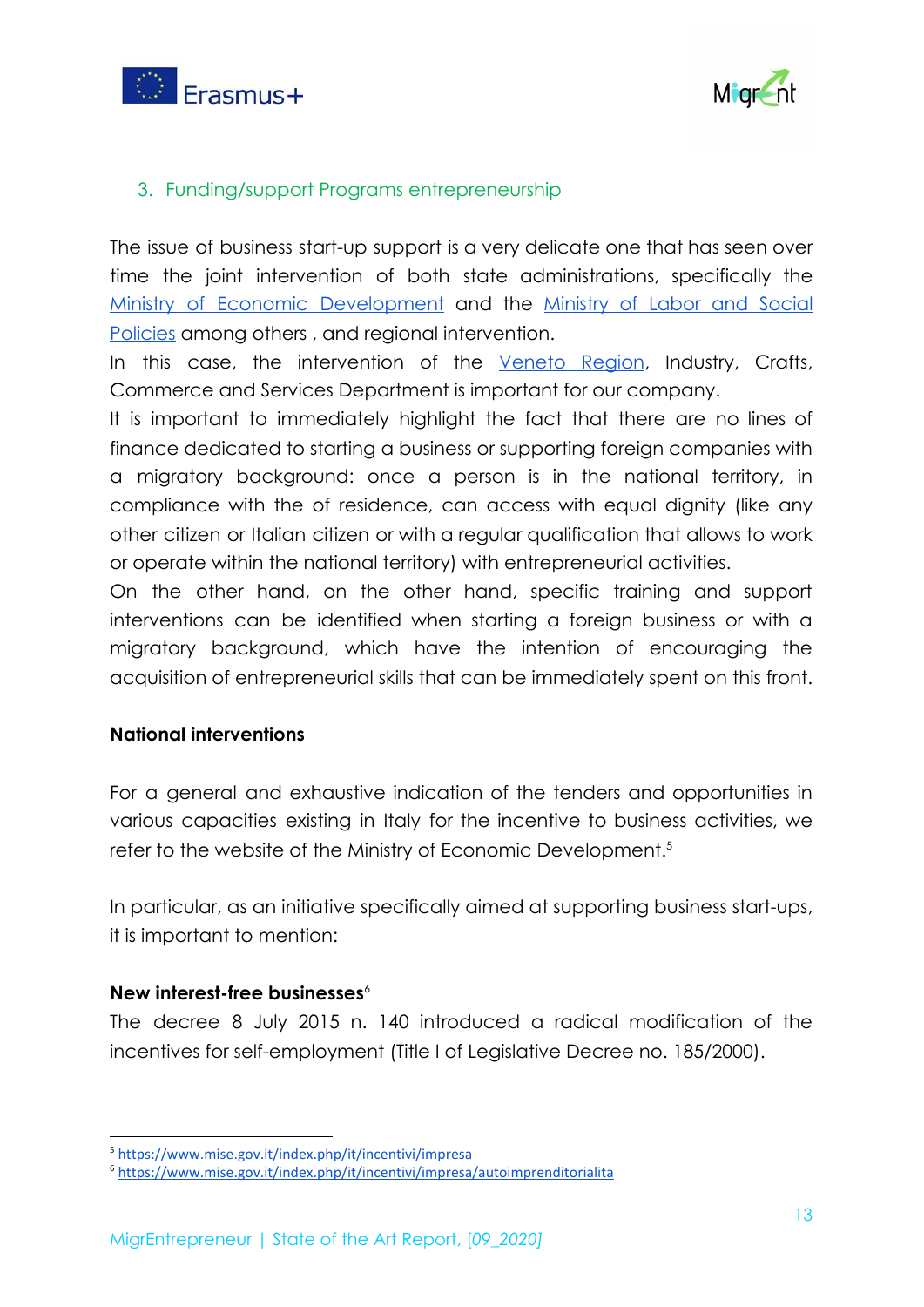



This initiative:

it is aimed not only at young people up to 35 years of age, but also at women regardless of age;

-it is applicable throughout the national territory;

-it does not provide for the disbursement of non-repayable grants, but only for the granting of soft loans at zero interest rates, for investments up to  $\epsilon$ 1.5 million (per single company);

-companies established for a maximum of 12 months can submit an application for access to the facilities;

-possibility of submitting the application also by natural persons who intend to set up a company.

Without prejudice to certain prohibitions and limitations provided for by the EU regulation on aid of minor importance, so-called *de minimis*, the initiatives that provide for investment programs not exceeding €1.5 million relating to:

-production of goods in the sectors of industry, crafts, processing of agricultural products;

-provision of services, in any sector;

-trade and tourism;

-activities also attributable to several sectors of particular relevance for the development of youth entrepreneurship, concerning:

>the tourist-cultural supply chain (understood as activities aimed at the enhancement and use of the cultural, environmental and landscape heritage, as well as the improvement of services);

>social innovation (understood as the production of goods and provision of services that create new social relations or satisfy new social needs, also through innovative solutions).

The concessions are granted, on the basis of an evaluation procedure with over-the-counter procedure, pursuant to and within the limits of the aforementioned de minimis regulation, which provides, in particular, that companies can benefit from the concessions up to a maximum limit of 200,000 Euro, taking into account any further concessions already obtained by the company by way of de minimis in the current financial year at the date of submission of the application and in the two previous financial years.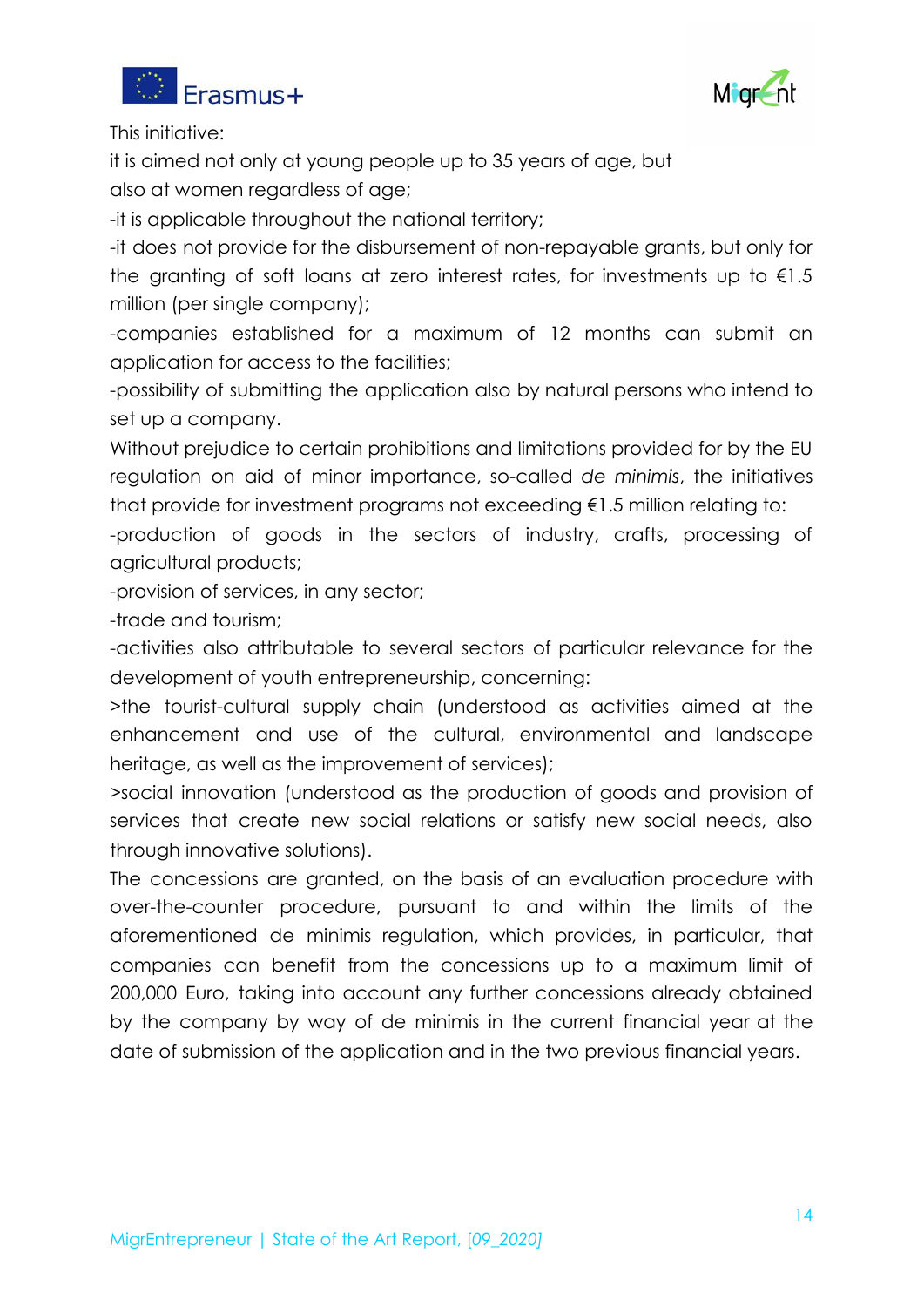



The beneficiary company must ensure the financial coverage

of the investment program by making a financial contribution, through its own resources or through external financing, in a form without any type of public support, equal to 25% of the total eligible expenses.

# **Selfiemployment<sup>7</sup>**

The project, in support of starting a youth business, is managed by *Invitalia*, the National Development Agency, owned by the [Ministry of Economy.](https://www.mef.gov.it/index.html)

SELFIEmployment is an opportunity to field business ideas, develop personal attitudes and start small business ventures. Thanks to SELFIEmployment, the aspiring entrepreneur can also develop their project with subsidized loans.

The Fund - managed by Invitalia as part of the Youth [Guarantee](http://www.garanziagiovani.gov.it/Pagine/default.aspx) Program, under the supervision of the Ministry of Labor - finances the launch of small business ventures, promoted by young NEETs, with zero-interest loans.

The SELFIEmployment Fund finances investment plans of between €5,000 and €50,000.

In particular, the loans payable are divided into:

-microcredit, from €5,000 to €25,000;

-extended microcredit, from €25,001 to €35,000;

-small loans, from €35,001€ to €50,000.

These are subsidized loans without interest, without guarantees, repayable in 7 years with monthly installments starting six months after the loan is granted.

Those who obtain the benefits must undertake to implement the investment program within 18 months of the completion of the admission provision.

Invitalia evaluates applications, grants incentives and verifies the implementation of the financed projects. It also offers a tutoring service to increase the entrepreneurial skills of young people and encourage business development.



<sup>7</sup> https://www.invitalia.it/cosa-facciamo/creiamo-nuove-aziende/selfiemployment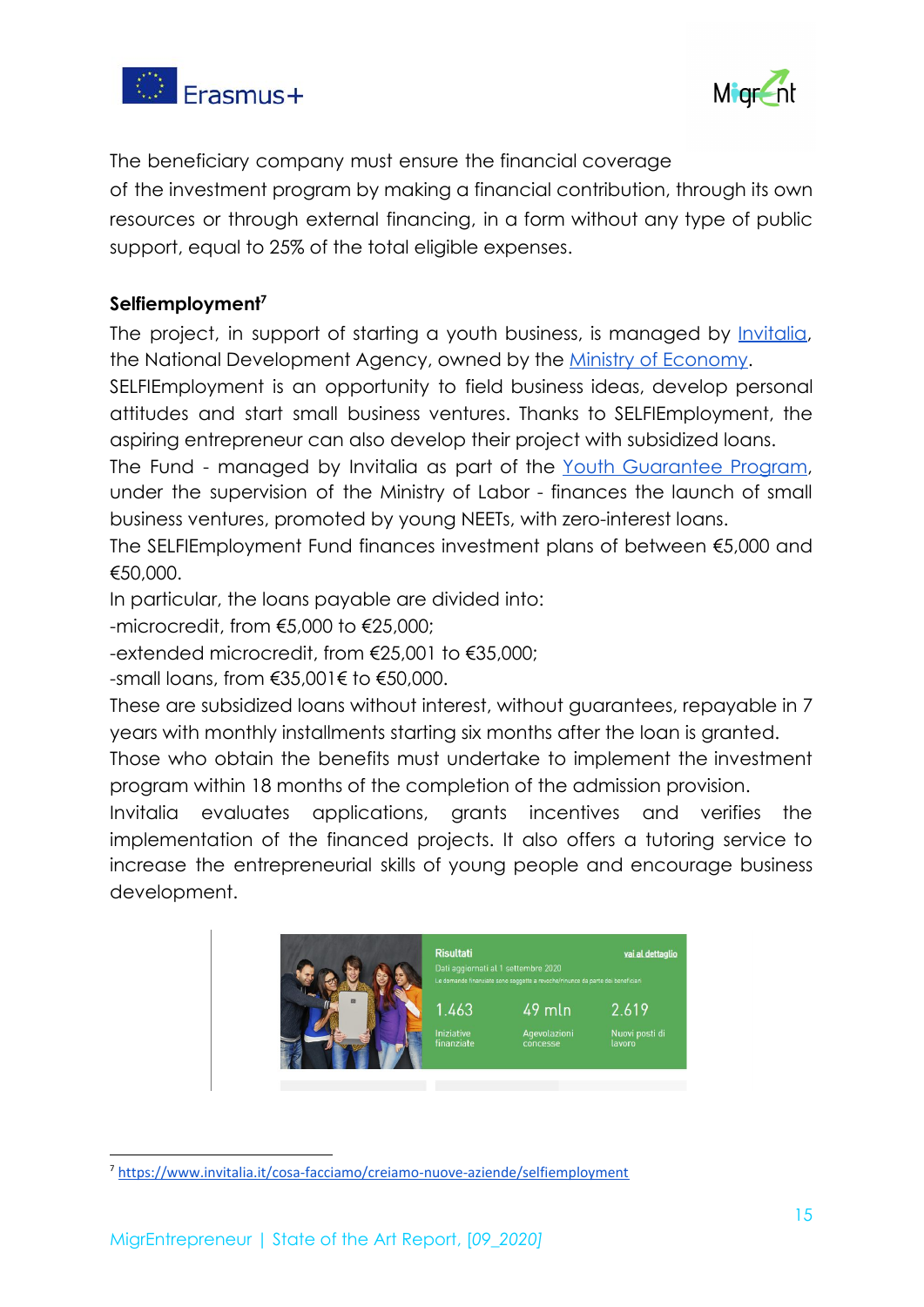



### **Regional interventions**

With regard to regional initiatives to support business start-up, our point of reference is the Veneto Region, Industry, Crafts, Trade and Services Department.

Of particular interest are the regional initiatives related to support for the [start-up of female businesses](https://www.regione.veneto.it/web/rete-degli-urp-del-veneto/imprenditoria-femminile) and support for the [start-up of young businesses](https://www.regione.veneto.it/web/rete-degli-urp-del-veneto/imprenditoria-giovanile).

#### **Start-up of a youth enterprise**

The calls are re-proposed annually.

Recipients of the call are individual businesses whose owners are aged between 18 and 35 or companies, including cooperatives, whose members are at least 60% aged between 18 and 35 or those of which at least two thirds of the share capital is held by persons aged between 18 and 35 years of age. Young entrepreneurs who this year incur expenses for machinery, production plants, hardware, equipment and new factory furnishings can compete; mobile shops; means of transport for internal or external use for the exclusive use of the company, with the exclusion of cars; computer programs; notary fees, limited to fees, for the establishment of the company (for amounts between €30,000 and €170,000). The regional contribution will cover 30% of the reported expenditure.

#### **Starting a female business.**

The calls are re-proposed annually.

The non-repayable contribution, for the purchase of machinery, production plants, hardware and computer programs, equipment and furnishings, mobile shops and means of transport for corporate use, could represent a good lever to encourage the consolidation and growth projects of companies predominantly female participation.

The amount disbursed is equal to 30% of the expenditure incurred for investments; the latter may range from a minimum of €30,000 to a maximum of €170,000.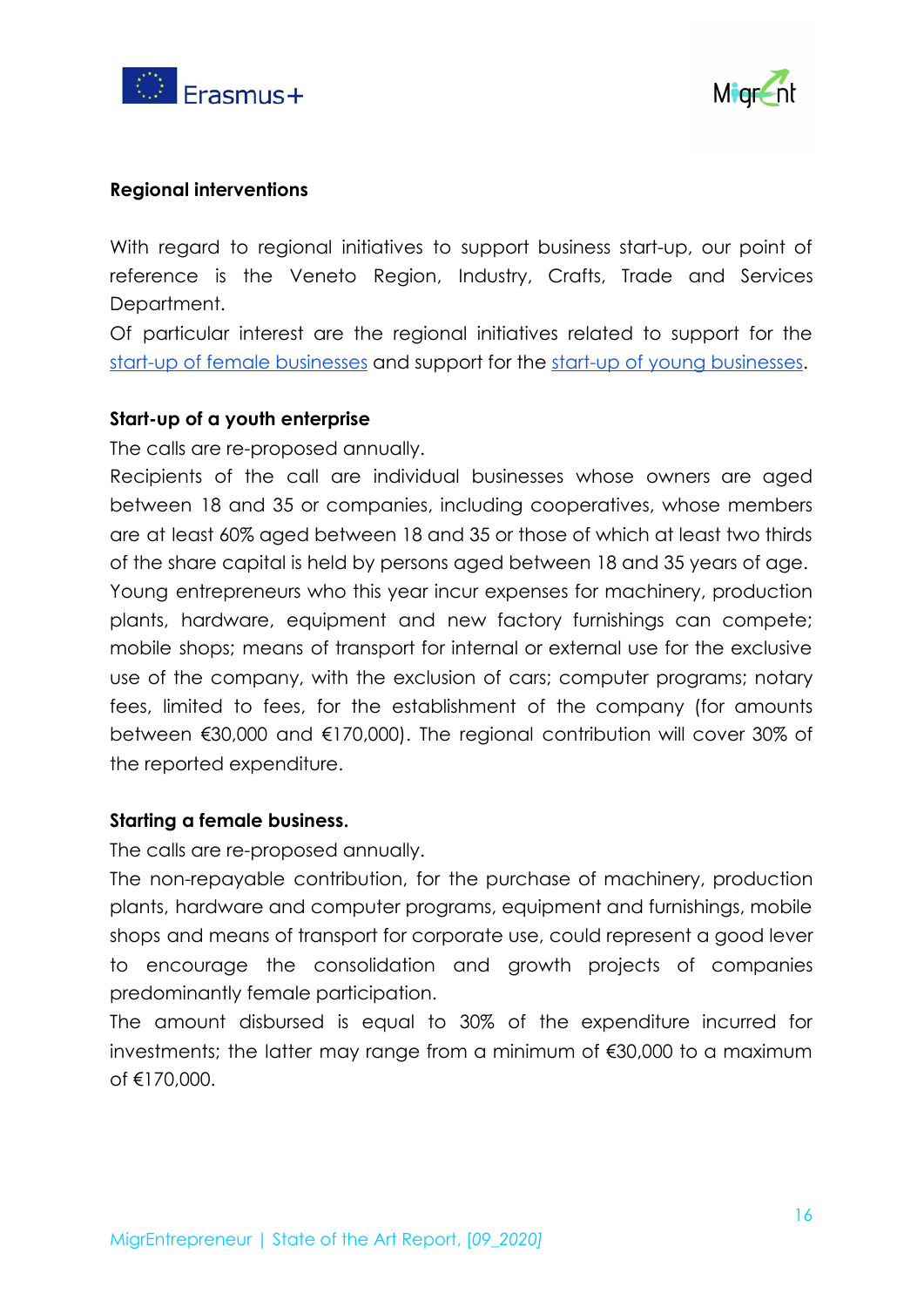



# 4. Projects /Trainings

| [Title project 1]       | Entrepreneurship of migrants: Start it up project                                                                                                                                                                                                                                                                                                                                                                                                                                                                                                                                                                                                                                                                                                  |
|-------------------------|----------------------------------------------------------------------------------------------------------------------------------------------------------------------------------------------------------------------------------------------------------------------------------------------------------------------------------------------------------------------------------------------------------------------------------------------------------------------------------------------------------------------------------------------------------------------------------------------------------------------------------------------------------------------------------------------------------------------------------------------------|
| Project Lead:           | <u> UNIONCAMERE - †2i scarl</u>                                                                                                                                                                                                                                                                                                                                                                                                                                                                                                                                                                                                                                                                                                                    |
| <b>Contact Details:</b> | Servizio Nuova Impresa: +390458766940 sni@t2i.it                                                                                                                                                                                                                                                                                                                                                                                                                                                                                                                                                                                                                                                                                                   |
| Description:            | Promoting the growth of entrepreneurial attitudes of<br>non-EU<br>citizens<br>transferring<br>those<br>and<br>basic<br>managerial skills necessary for starting and managing<br>a business are just some of the basic elements of the<br>project. Objectives concerning the awareness of the<br>credit system are added in favor, for example, of the<br>identification of tools and services for immigrant<br>entrepreneurs, such as microcredit and support for<br>strengthening the participatory and concertative<br>dynamics of institutional bodies and the economic<br>partnership and social so that we reach the modeling<br>of a "territorial system" capable of supporting the birth<br>of new economic activities of foreign citizens. |
| Further Information:    | https://www.unioncamere.gov.it/P42A4343C4344S268<br><u>9/imprenditoria-di-migranti--progetto-start-it-up.htm</u>                                                                                                                                                                                                                                                                                                                                                                                                                                                                                                                                                                                                                                   |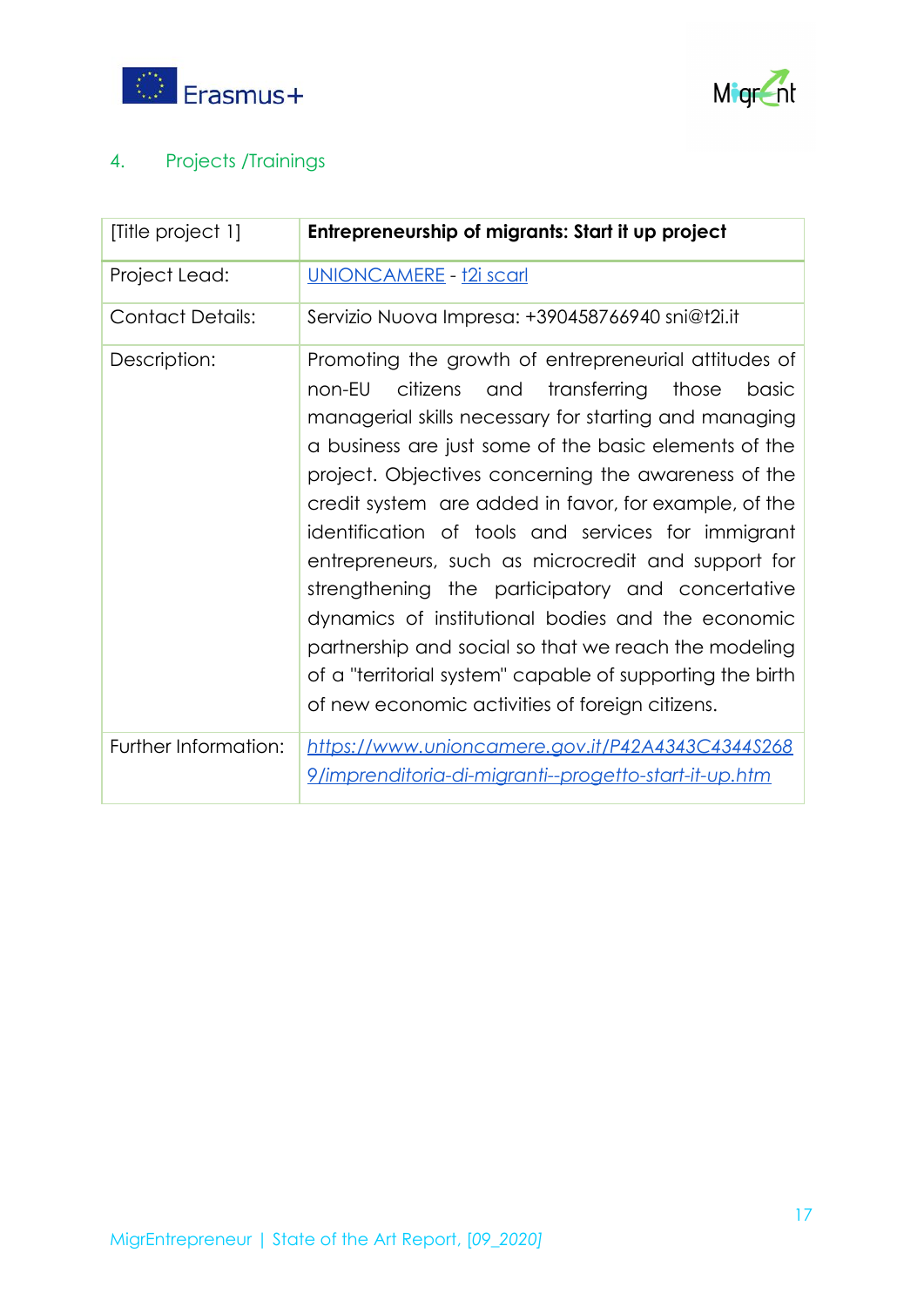



| [Title project 2]       | <b>Entrepreneurship of migrants: Futurae project</b>                                                                                                                                                                                                                                                                                                                                                                                                                                                                                    |
|-------------------------|-----------------------------------------------------------------------------------------------------------------------------------------------------------------------------------------------------------------------------------------------------------------------------------------------------------------------------------------------------------------------------------------------------------------------------------------------------------------------------------------------------------------------------------------|
| Project Lead:           | UNIONCAMERE - t2i scarl                                                                                                                                                                                                                                                                                                                                                                                                                                                                                                                 |
| <b>Contact Details:</b> | Servizio Nuova Impresa: +390458766940 sni@t2i.it                                                                                                                                                                                                                                                                                                                                                                                                                                                                                        |
| Description:            | The FUTURAE project provides that the Chambers of<br>Commerce, with the support of Unioncamere, take<br>care of information activities at the local level, the<br>selection of future entrepreneurs, the provision of<br>training services aimed at improving operational and<br>knowledge<br>skills<br>for<br>the<br>managerial<br>and<br>implementation of entrepreneurial projects (including<br>knowledge of the financial products available),<br>assistance in the preparation of business plans and<br>the credit support phase. |
|                         | The project is conceived as an integrated initiative<br>aimed at supporting the development of migrant<br>entrepreneurship through actions that also favor<br>generational turnover.                                                                                                                                                                                                                                                                                                                                                    |
|                         | The direct recipients are people with a migratory<br>background, including the second generations,<br>without age limits, even employed, regularly present<br>motivated<br>undertake<br>in<br><b>Italy</b><br>to<br>and<br>an<br>entrepreneurial and self-employment path.                                                                                                                                                                                                                                                              |
| Further Information:    | https://www.unioncamere.gov.it/V1P42A0C4344S2689<br>/imprenditoria-di-migranti--progetto-futurae.htm<br><u>https://www.t2i.it/innovazione-ricerca-finanziamento/</u><br>networking-ricerca-trasferimento-tecnologico/progett<br><i>i-innovativi/futurae/</i>                                                                                                                                                                                                                                                                            |